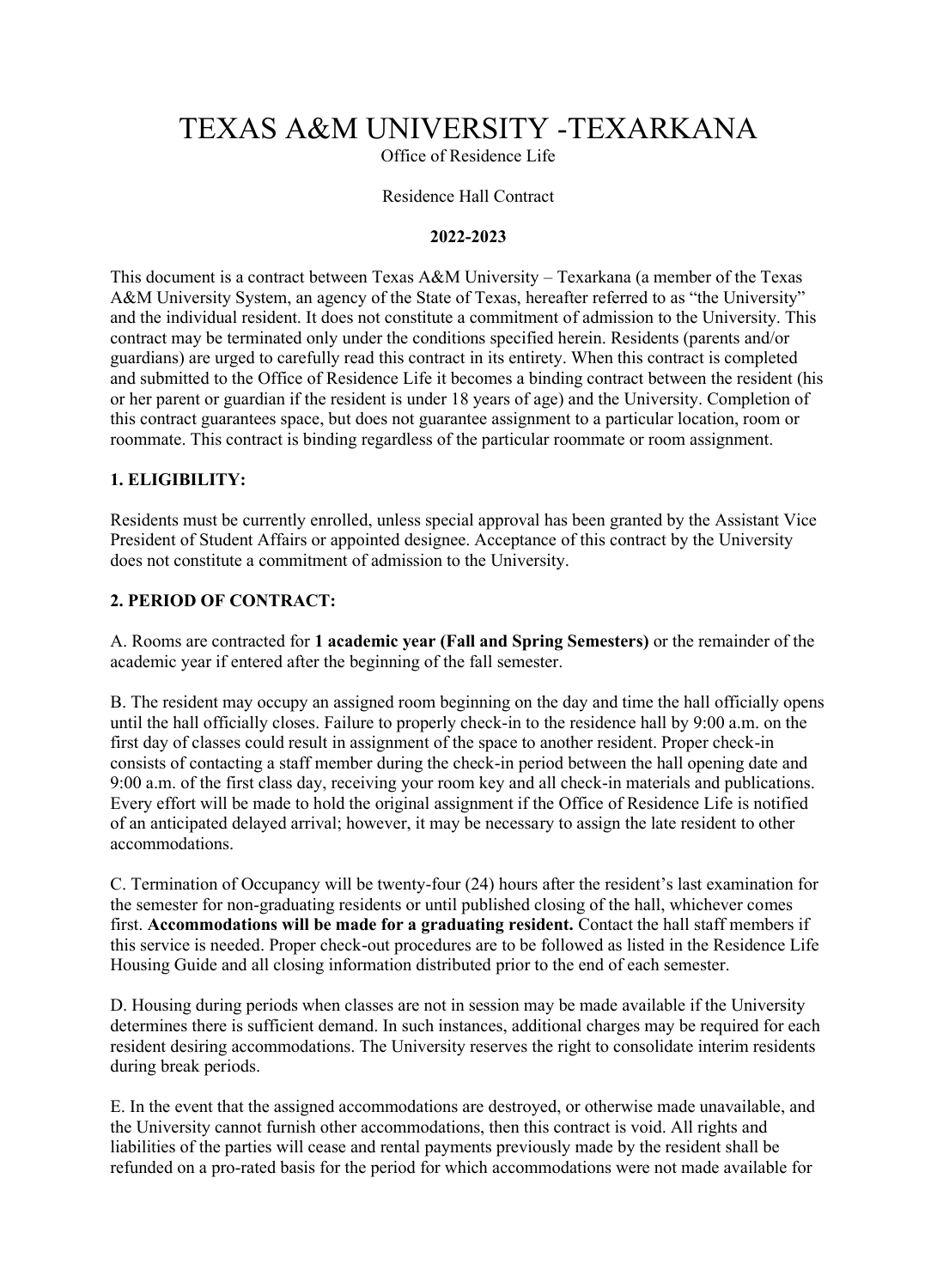the resident.

F. The University's Housing Requirement stipulates that all single beginning undergraduate students who are not commuting from the home of their parents or legal guardians (within a 45-mile radius) must reside in University housing until the student meets at least one exemption. Exemptions can be found in the Residence Life Housing Guide.

# **3. CONSIDERATION OF THE CONTRACT:**

A. The Housing contract is personal and non-transferable. It guarantees the resident a space (not a particular room or roommate choice) on or off campus. The Office of Residence Life reserves the right to make all room assignments and to make any subsequent change considered advisable or necessary. Residents are not permitted to sublease their room or any portion of their room to another resident during the contract period. Residents are not permitted to operate a business from their residence hall, nor may they use their address as a business address in any way.

B. Residence hall contracts are issued with the assumption that the resident either has been or will be accepted for admission to the University. If the resident fails to enroll he/she must give advance notice of residence hall cancellation as outlined in section 14, Cancellation of Housing Contract.

C. The resident agrees to pay to the University a room fee in accordance with the terms of this contract. The resident also agrees to pay such other fees and charges as are required by the terms of this contract.

D. If the resident is less than eighteen (18) years of age, the parent or guardian further agrees that if the resident for any reason fails to make such payments, the parent or guardian will make all such payments to the University. The University will not enter into a contract with a minor resident. The parent or guardian agrees to guarantee payment as stated in this paragraph.

#### **4. FEE PAYMENTS:**

A. The University agrees to guarantee space only after the resident has submitted a housing application, application fee and properly signed this contract. Failure to electronically sign this form may result in the resident losing the originally assigned room although he/she will still have a space reserved on or off campus until 9 a.m. of the first day of classes. Returning residents who do not complete reapplication for the next academic year by the end of the spring semester, will be considered New Applicants and are required to pay the application fee on a new application.

B. Payment of fees: Each semester's rent will be due according to the established University fee deadlines. Failure to make these payments may result in immediate suspension from the University and eviction from University housing. Failure to pay all fees may result in the University withholding transcript of grades, diploma and other academic records from the resident. Expenses incurred in collecting the total amounts due under this contract, including collection fees, attorney fees, and other costs, including court costs, will be the responsibility of the resident. Students have one year from the posted billing date to dispute any Office of Residence Life charges. All requests to dispute charges must be made in writing. After the one-year period expires or if the request is not made in writing, the student forfeits all rights to dispute the charge.

# **5. ROOM ASSIGNMENTS:**

A. The University draws students from many states, nations, races and religions. It will be the responsibility of each resident to respect the rights of all residents in university residence halls.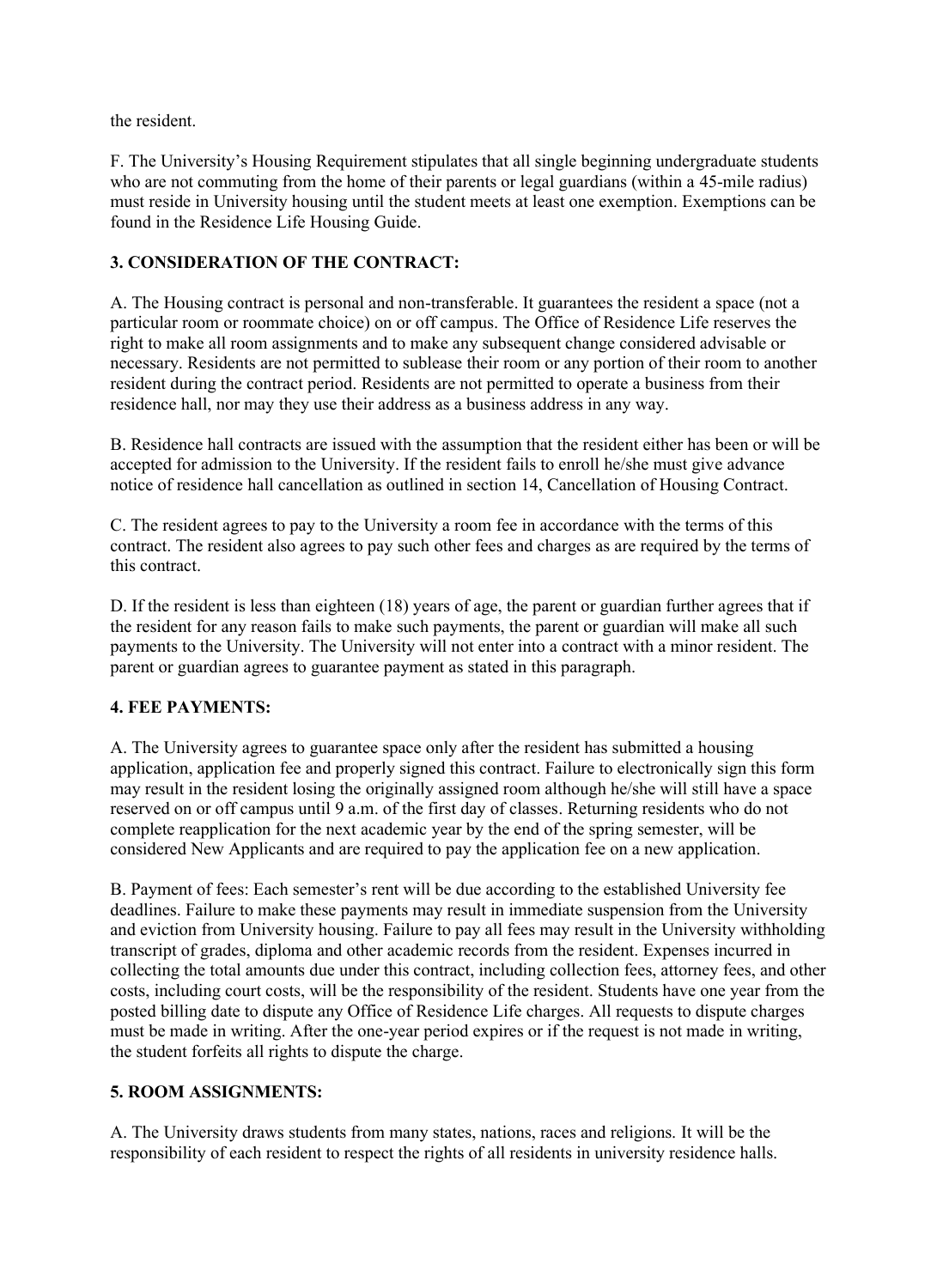Admission to Texas A&M University – Texarkana and any of its sponsored programs is open to qualified individuals regardless of race, color, religion, gender, sexual orientation, national origin, or disability. Room and roommate assignments are made without regard to race, color, religion, sexual orientation, disability, or national origin.

B. The student must move into the assigned location by 9 a.m. of the first day of classes or give prior written notice to The Office of Residence Life or the student may be assigned to a different room.

### **6. PRIVATE ROOMS:**

A private room is not guaranteed to any on-campus resident during the academic year. However, if space permits, residents can request a private room. Having a private room does not entitle a resident to make the room available to another resident or non-resident. During all semesters, The Office of Residence Life reserves the right to require single occupants of rooms, except those who have contracted their rooms on a private basis, to move together when to do so will: (1) reduce the cost of utilities; (2) facilitate cleaning; (3) make space available for the housing of special groups; or (4) support the private room procedure. Once a resident contract for a room as a private, he/she is obligated for the additional fee for the academic year, even though he/she may later decide to accept a roommate or move to another room, unless approval has been granted by The Office of Residence Life to terminate the private room contract addendum.

# **7. HALL OR ROOM CHANGES:**

A. Hall changes are made based on availability. Residents changing rooms during the contract period, from a less expensive to a more expensive room, will be required to pay the difference in room rent. If the move is to a less expensive room, the rent difference will be refunded, normally after the 12th class day. Rent differentials will be computed on a pro-rated basis unless the move is completed prior to the first day of classes.

B. Residents may request relocation to another room at times specified by the Office of Residence Life, throughout the year. Moves must be approved by the Residence Life Coordinator or The Office of Residence Life before the move takes place. Residents who move prior to receiving written approval may be subject to a fine and disciplinary procedures.

#### **8. CARE OF SPACE, ROOM, AND HALL:**

A. The resident is responsible for the condition of the room and all furnishings that are assigned to him/her, and he/she shall reimburse the University for any damages to the room and damage to or loss of the furnishings, other than normal wear and tear. The resident is also responsible for the cleanliness of his/her room, and he/she shall reimburse the University for any cleaning costs in excess of normal cleaning costs. Damages within the room are the combined responsibility of the residents assigned. Damage to the common areas of the residence halls, where cause is not known, will be assessed on a pro-rated basis to residents of the entire hall or only those residing in the specific area where the damage occurred, depending on the locations.

B. For consideration thereof, the University agrees to provide a room in a livable condition and will make an effort in conjunction with the resident to create a worthwhile, educationally relevant, living experience in an environment suitable for studying and sleeping. Except in cases of resident negligence, the University agrees to make necessary room repairs in reasonable time. Advance approval must be obtained from The Office of Residence Life before any substantial changes are made to or within residence hall rooms. The University will not be responsible for disruptions in service that are beyond University control. In the event of utility or facility disruptions, rent will not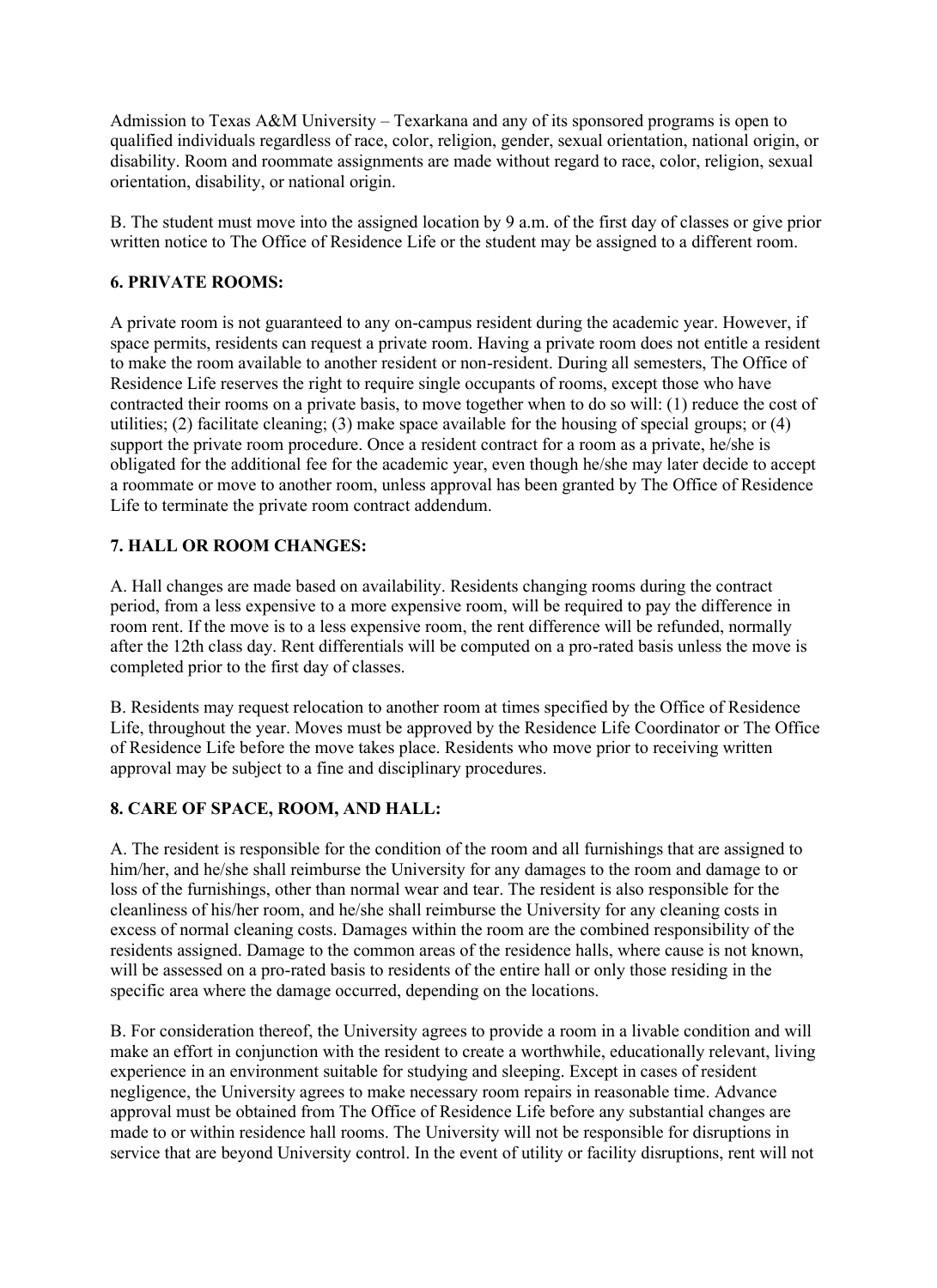be reimbursed.

# **9. ROOM ENTRY:**

The University reserves the right to enter residents' rooms for the purposes of inspection, improvement, repair, to control the rooms in the event of an epidemic or emergency, or for any other purpose as stated in the Texas A&M University – Texarkana Student Code of Conduct and the Office of Residence Life Housing Guide to include suspected violations of University or departmental procedures.

#### **10. RENEWAL OPTION:**

All eligible residents may renew their contract each academic year during the contract renewal period in the spring. All residents choosing the renewal option agree to be bound by all terms, conditions, and policies.

# **11. PROCEDURES:**

Procedures appearing in the current The Office of Residence Life Housing Guide and Student Handbook which pertain to residency in university residence halls, and others which may from time to time be developed by the Office of Residence Life, are made a part of this contract by reference. In the event of a conflict between the procedures appearing in the aforementioned documents and this contract, the provisions of this contract shall govern. Copies of these publications are available on the University's website.

# **12. SECURITY:**

Although precautions are taken to maintain adequate security, the University does not assume any legal obligation for personal injury (including death, rape or assault) or loss or damage to items of personal property which occur in its buildings or on its grounds prior to, during, or subsequent to the period of this contract. Residents and their parents are encouraged to carry appropriate insurance to cover such losses. Responsibility lies with each individual resident for him or herself and their community.

#### **13. CANCELLATION DEADLINES:**

A cancellation notice must be received in writing by: July 15 for the fall semester or December 15 for the spring semester (for residents beginning occupancy during the spring).

# **14. CANCELLATION OF HOUSING CONTRACT:**

**A. General:** Once the parties have signed this agreement, it becomes a binding contract between the resident (or his/her parent, or guardian, if required) and the University. Failure to fulfill the covenants herein, except in the manner specified in subparagraphs b, c, d, e, and f of this section constitutes a breach of contract and authorizes the use of the remedies described in paragraph 4.b. of this contract.

**B. Cancellation by resident prior to occupancy:** The resident must cancel the contract in writing no later than July15 for the fall semester or December 15 for the spring semester for residents beginning occupancy during the spring. Enrolled residents that do not meet the housing exemptions will not be allowed to cancel a housing reservation until all Housing Exemption Forms has been submitted and approved.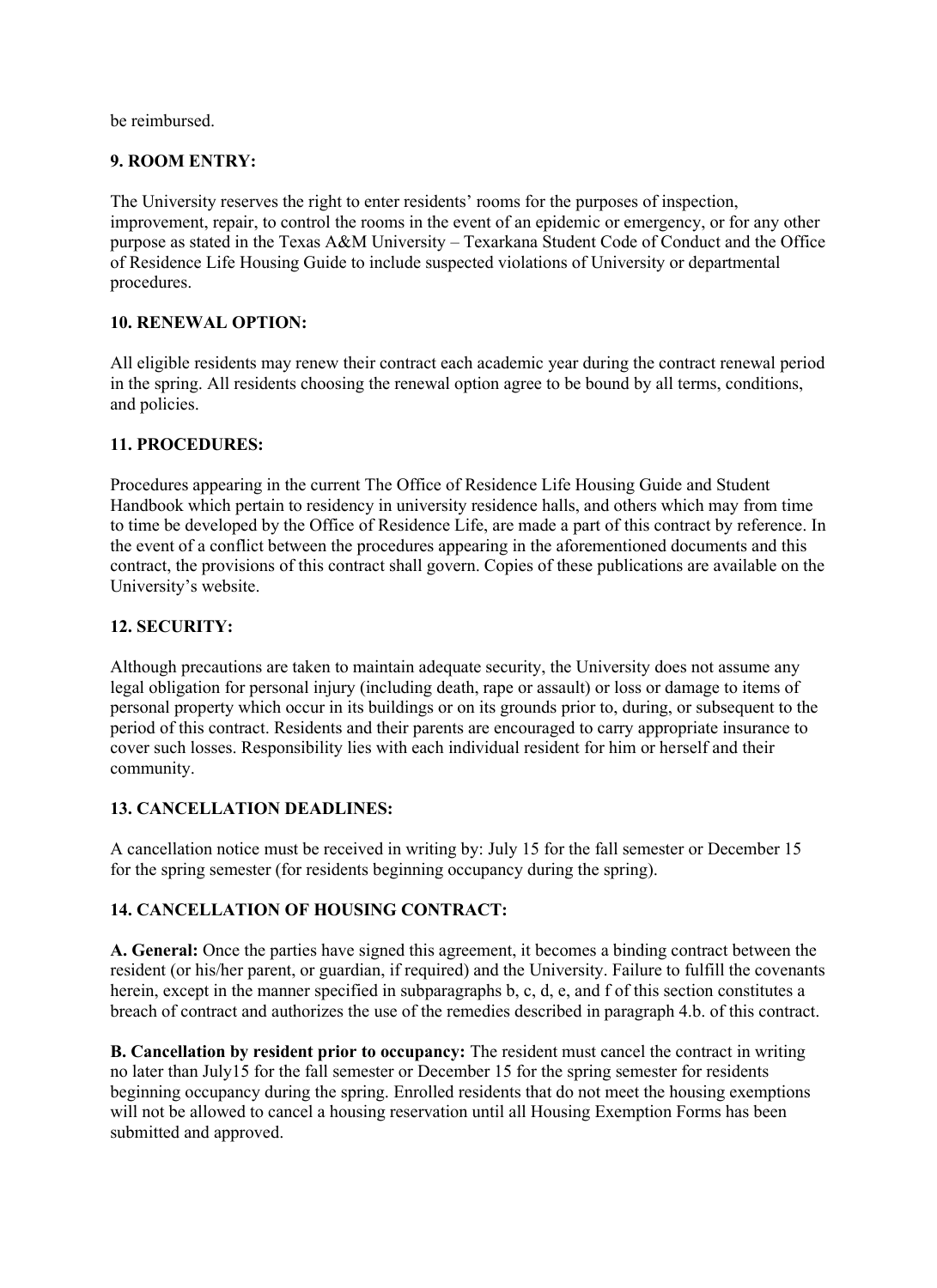**C. Termination by the University:** If a resident is suspended, dismissed, expelled or otherwise removed from the University or the residence halls for disciplinary or academic reasons or fail to enroll, the University will have the right to terminate this contract. In such cases, the resident will be required to vacate the room within forty-eight (48) hours after notification of such action by the University or sooner if in the opinion of The Office of Residence Life there is a threat to the welfare of residents or property. When The Office of Residence Life believes that the continued presence of the resident in the residence halls poses a continuing danger to person or property or presents a threat of disruption of the normal operations of the residence halls, the resident may be removed from housing pending the outcome of a resident housing appeal proceeding to determine the resident's future housing status. Residents who are removed from the residence halls for behavior not in keeping with The Office of Residence Life community standards and procedures (as defined in the Office of Residence Life Housing Guide and Student Handbook), as well as those students who are removed from the residence halls due to academic reasons, will not be refunded their housing charges.

**D. Early termination by resident after occupancy:** The resident may terminate this contract during the academic year if he/she withdraws or obtains an approved contract release from the Office of Residence Life. Making arrangements to live off campus or signing an off campus lease agreement before a contract release is granted will not guarantee a contract release. If a resident withdraws, the rent will be pro-rated through the check-out date. If the resident is approved to terminate the contract and moves out of the hall prior to noon on the last day of late registration, he/she will only be charged on a pro-rated basis for the actual days he/she had access to the room. If the resident is approved to terminate the contract and moves out of the hall after noon on the last day of late registration, he/she will be charged on a pro-rated basis through the check-out date, and will be charged 20% of the remainder of the room charges for the balance of the contract.

The resident may terminate this contract during the academic year if he/she withdraws or obtains an approved contract release from the Office of Residence Life. Making arrangements to live off campus or signing an off campus lease agreement before a contract release is granted will not guarantee a contract release. If a resident withdraws, the rent will be pro-rated through the check-out date. If the resident is approved to terminate the contract and moves out of the hall prior to noon on the last day of late registration, he/she will only be charged on a pro-rated basis for the actual days he/she had access to the room and a \$500 cancellation fee.

**E. Early termination by the resident between semesters (requests submitted BEFORE close of fall semester):** (1) The resident may terminate this contract between the fall and spring semesters if the resident will be student teaching, participating in an internship, or will no longer be enrolled. Once written verification has been confirmed by the Office of Residence Life, the resident may check out and will not be responsible for further charges. This arrangement is for those residents who inform the University and check-out of the residence hall before the winter holiday break begins. (2) If a resident moves out of the residence hall without approval, the resident will be held financially responsible for the contract. A student may request termination of the contract for personal reasons and each request will be considered individually, with most residents being expected to complete the contract for the spring semester. The resident should not make arrangements to live off campus or sign an off campus lease agreement until their request for a contract release is granted. If the resident's request is approved, 20% of the spring charges will be assessed.

**F. Students choosing to not enroll for the spring semester (notification submitted AFTER close of fall semester):** Students who are planning to not enroll for the spring semester should follow the directions in section 15E (1). Should the resident decide to not return and enroll for the spring semester after the halls are closed for the winter break, the following procedures will apply: Resident